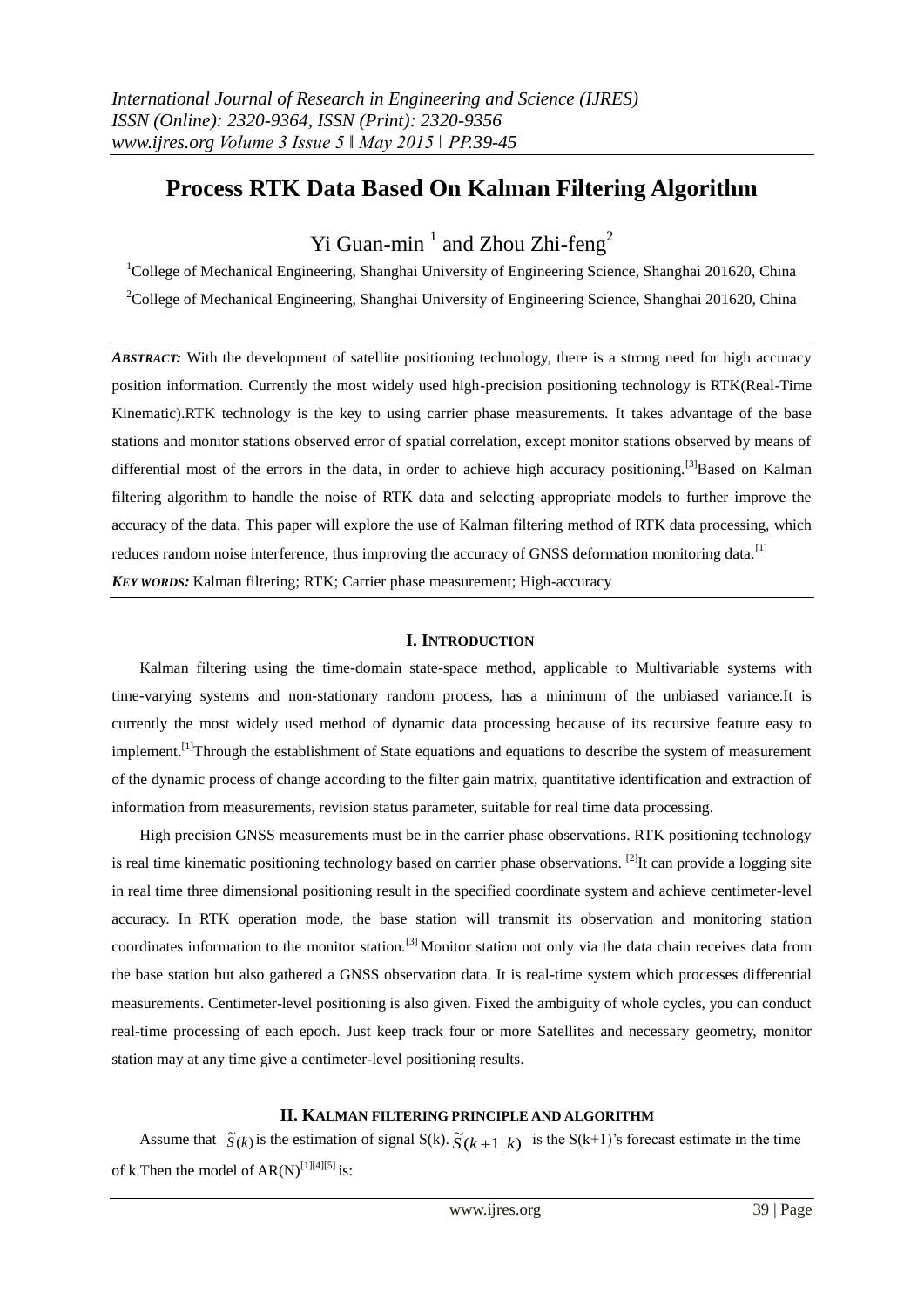$$
S(k) = \Phi S(k-1) + W(k) \tag{1}
$$

Observations X(k) are noise and signal superposed,

$$
X(k) = CS(k) + N(k)
$$
\n<sup>(2)</sup>

The criterion for estimating:  $Tr[\mathcal{E}(k)] = \min_{i} Tr[\mathcal{E}(k+1)] = \min_{i}$ 

Such as

$$
\varepsilon(k+1) = E[(S(k+1) - \tilde{S}(k+1)k)) (S(k+1) - \tilde{S}(k+1)k)^T]
$$

Filter gain:  $(k) = \varepsilon (k | k - 1) C^{T} [V_{n}(k) + C \varepsilon (k | k - 1) C^{T}]^{-1}$  $B(k) = \varepsilon(k | k - 1)C^{T}[V_{n}(k) + C\varepsilon(k | k - 1)C^{T}]$ (3)

Filter estimate: 
$$
\tilde{S}(k) = \Phi \tilde{S}(k-1) + B(k)[X(k) - C\Phi \tilde{S}(k-1)]
$$
 (4)

Update status: 
$$
\tilde{S}(k+1|k) = \Phi \tilde{S}(k)
$$
 (5)

Estimated standard deviation:

Filtering: 
$$
\varepsilon(k) = \varepsilon(k | k - 1) - B(k)C\varepsilon(k | k - 1)
$$
 (6)

$$
\text{Forecast:} \quad \varepsilon(k+1 \mid k) = \Phi \varepsilon(k) \Phi^T + V_{\omega}(k) \tag{7}
$$

In practical applications, a lot of times we get random signal measurements, without the signal model. However, we can use the observations  $X(k)$  to estimate the model. This algorithm uses the Burg method of the model of

AR(P)  $\cdot$  <sup>[4][5]</sup>Suppose  $e_f(n | p-1)$   $e_b(n | p-1)$   $\epsilon^{(p-1)}$  known:

 $e_f(n | p-1)$ : (P-1)-order Predictor of forward prediction error.

 $e_b(n | p-1)$ : (P-1)-order Predictor of backward prediction error.

 $\mathcal{E}^{(p-1)}$ : Predictor of the variance of the prediction error.

Use time values instead of reflection coefficient which its total statistical mean value estimation model of order p:

$$
P^{(p)} = \frac{2 \sum_{n=p-1}^{N-1} e_f(n | p-1) e_b(n-1 | p-1)}{\sum_{n=p-1}^{N-1} e_f^2(n | p-1) + \sum_{n=p-1}^{N-1} e_b^2(n-1 | p-1)}
$$
(9)

By recursive formula which belong to auto-correlation algorithm for estimation of that p-model's coefficient and white noise's power :

$$
a_p^{(p)} = \rho^{(p)} \tag{10}
$$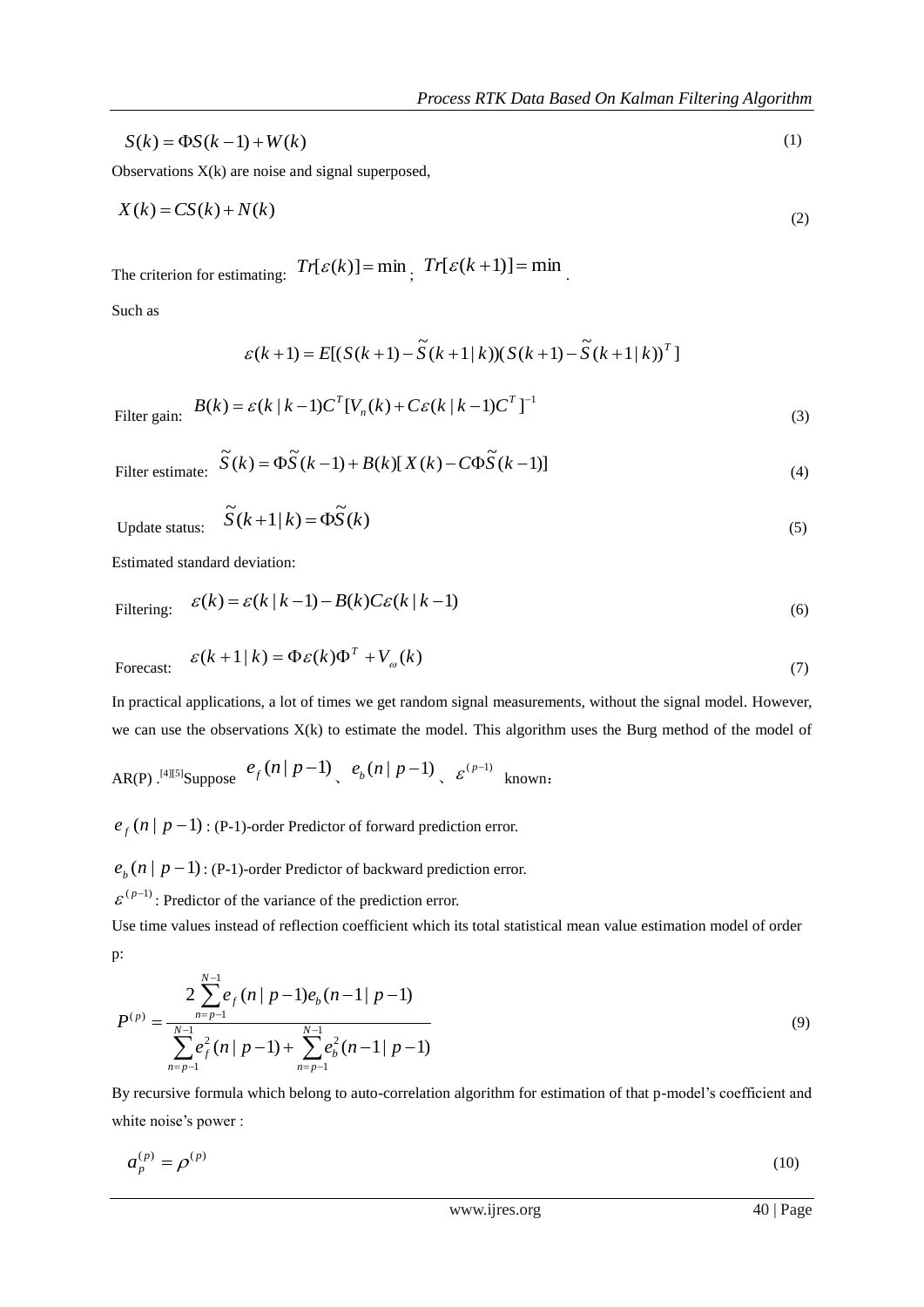$$
a_k^{(p)} = a_k^{p-1} + a_{p-k}^{(p-1)} e^{(p)} \qquad \qquad k=1 \sim p \tag{11}
$$

$$
\varepsilon^{(k)} = \varepsilon^{(p-1)} [1 - (\rho^{(p)})^2] \tag{12}
$$

Recursive high-order model prediction error sequences:

$$
e_f(n|p) = e_f(n|p-1) + \rho^{(p)}e_b(n-1|p-1) \quad n = p \sim N-1
$$
\n(13)

$$
e_b(n | p) = e_b(n-1 | p-1) + r^{(p)} e_f(n | p-1)
$$
\n(14)

Initialization is used to calculate:

$$
e_f(n | 0) = e_b(n | 0) = x(n)
$$
  
\n
$$
\varepsilon^{(0)} = R_0 = \frac{1}{N} \sum_{n=0}^{N-1} x^2(n)
$$

(a)  $w^2 = a_1^{p-1} + a_2^{p-1}b_3^{p-1}e^{2i\theta}$  (a)<br>  $w^2 = a_1^{p-1+1}[1 + (p^{(p)})^2]$  (12)<br>  $w^2 = a_1^{p-1+1}[1 + (p^{(p)})^2]$  (12)<br>  $w^2 = a_1^{p-1+1}[1 + (p^{(p)})^2]$  (a)  $p^2 = a_1^{p-1}$  (b)  $p^2 = a_1^{p-1}$  (b)  $p^2 = a_1^{p-1}$  (b)  $p^2 = a_1^{p-1}$  ( In addition, at the start of the mean-square deviation from the actual situation through experiment. When  $\mathcal{E}(m)$ is less than the requirement, stop counting.

# **III. APPLICATION OF KALMAN FILTER IN GNSS DEFORMATION MONITORING CASE STUDY**

In this case, stochastic signal model:

$$
S(k) = a_1 S(k-1) + a_2 S(k-2) + \omega(k)
$$
\n(16)

Variance of white noise is  $\sigma_w^2$ . Vectorization of the above formula , we can get

$$
S(k) = \Phi S(k-1) + W(k) \tag{17}
$$

Assume that

$$
s(k) = \begin{bmatrix} s(k) \\ s(k-1) \end{bmatrix}, \quad \Phi = \begin{bmatrix} a_1 & a_2 \\ 1 & 0 \end{bmatrix}, \quad W(k) = \begin{bmatrix} \omega(k) \\ 0 \end{bmatrix}
$$

Observations  $x(k)$  are the sum of the signal  $s(k)$  and  $n(k)$  noise of variance measurement  $\sigma_n^2$ .

$$
x(k) = s(k) + n(k) \tag{18}
$$

Assume that

$$
X(k) = [x(k)] \, , \quad C = [1 \quad 0] \, , \quad N(k) = [n(k)] \, .
$$

We can get

$$
X(k) = CS(k) + N(k)
$$

Covariance matrix of random white noise: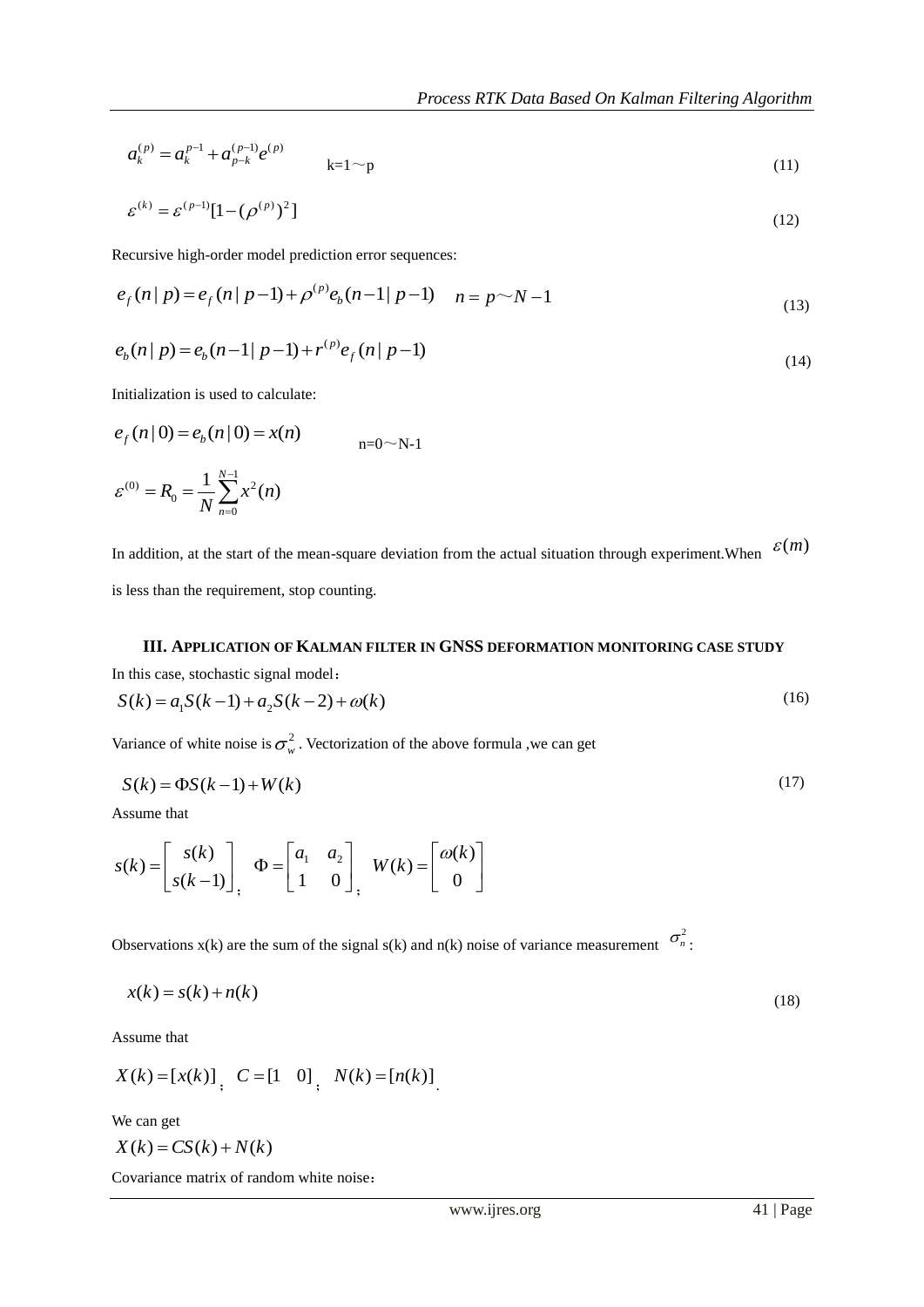(21)

$$
V_w(k) = E[W(k)W^T(k)] = \begin{bmatrix} \sigma_w^2 & 0 \\ 0 & 0 \end{bmatrix}; \ \ V_n(k) = E[N(k)N^T(k)] = [\sigma_n^2]
$$

By equation (3) and (4) we know that

Filter gain matrix:

$$
B(k) = \begin{bmatrix} b_1(k) \\ b_2(k) \end{bmatrix}
$$

Filter estimate matrix:

$$
\tilde{S}(k) = \Phi \tilde{S}(k-1) + B(k)[X(k) - C\Phi \tilde{S}(k-1)]
$$
\n
$$
= \begin{bmatrix} \tilde{S}(k|k-1) \\ \tilde{S}(k-1|k-2) \end{bmatrix} + \begin{bmatrix} b_1(k) \\ b_2(k) \end{bmatrix} \begin{bmatrix} x(k) - \begin{bmatrix} 1 & 0 \end{bmatrix} \begin{bmatrix} \tilde{S}(k|k-1) \\ \tilde{S}(k-1|k-2) \end{bmatrix}
$$
\n
$$
= \begin{bmatrix} \tilde{S}(k|k-1) + b_1(k)[x(k) - \tilde{S}(k|k-1)] \\ \tilde{S}(k-1|k-2) + b_2(k)[x(k) - \tilde{S}(k|k-1)] \end{bmatrix}
$$

So,

$$
\widetilde{S}(k) = \widetilde{S}(K|k-1) + b_1(k)[x(k) - \widetilde{S}(k|k-1)]
$$
\n(20)  
\n
$$
\widetilde{S}(k-1) = \widetilde{S}(K-1|k-2) + b_2(k)[x(k) - \widetilde{S}(k|k-1)]
$$
\n(21)

We can get the equation (22) by the next prediction matrix 
$$
\widetilde{S}(k+1|k)
$$

$$
\left[\widetilde{S}(k+1|k)\right]_{-}\left[a_{1} \quad a_{2}\right] \left[\widetilde{S}(k)\right]_{-}\left[a_{1}\widetilde{S}(k)+a_{2}\widetilde{S}(k-1)\right]
$$

$$
\begin{bmatrix} S(k+1|k) \\ \widetilde{S}(k|k-1) \end{bmatrix} = \begin{bmatrix} a_1 & a_2 \\ 1 & 0 \end{bmatrix} \begin{bmatrix} S(k) \\ \widetilde{S}(k-1) \end{bmatrix} = \begin{bmatrix} a_1 S(k) + a_2 S(k-1) \\ \widetilde{S}(k) \end{bmatrix}
$$
(22)

$$
\widetilde{S}(k+1|k) = \Phi \widetilde{S}(K) \tag{23}
$$

So,

$$
\widetilde{S}(k+1|k) = a_1 \widetilde{S}(K) + a_2 \widetilde{S}(k-1)
$$
\n(22)

Next observation value should satisfy the following equation

$$
\left|\widetilde{S}(k+1|k) - x(k+1)\right| \le \sigma(k+1|k)
$$
\n(23)

The expression of  $\sigma(k+1|k)$ 

$$
\sigma(k+1|k) = \sqrt{\varepsilon(k+1|k)}
$$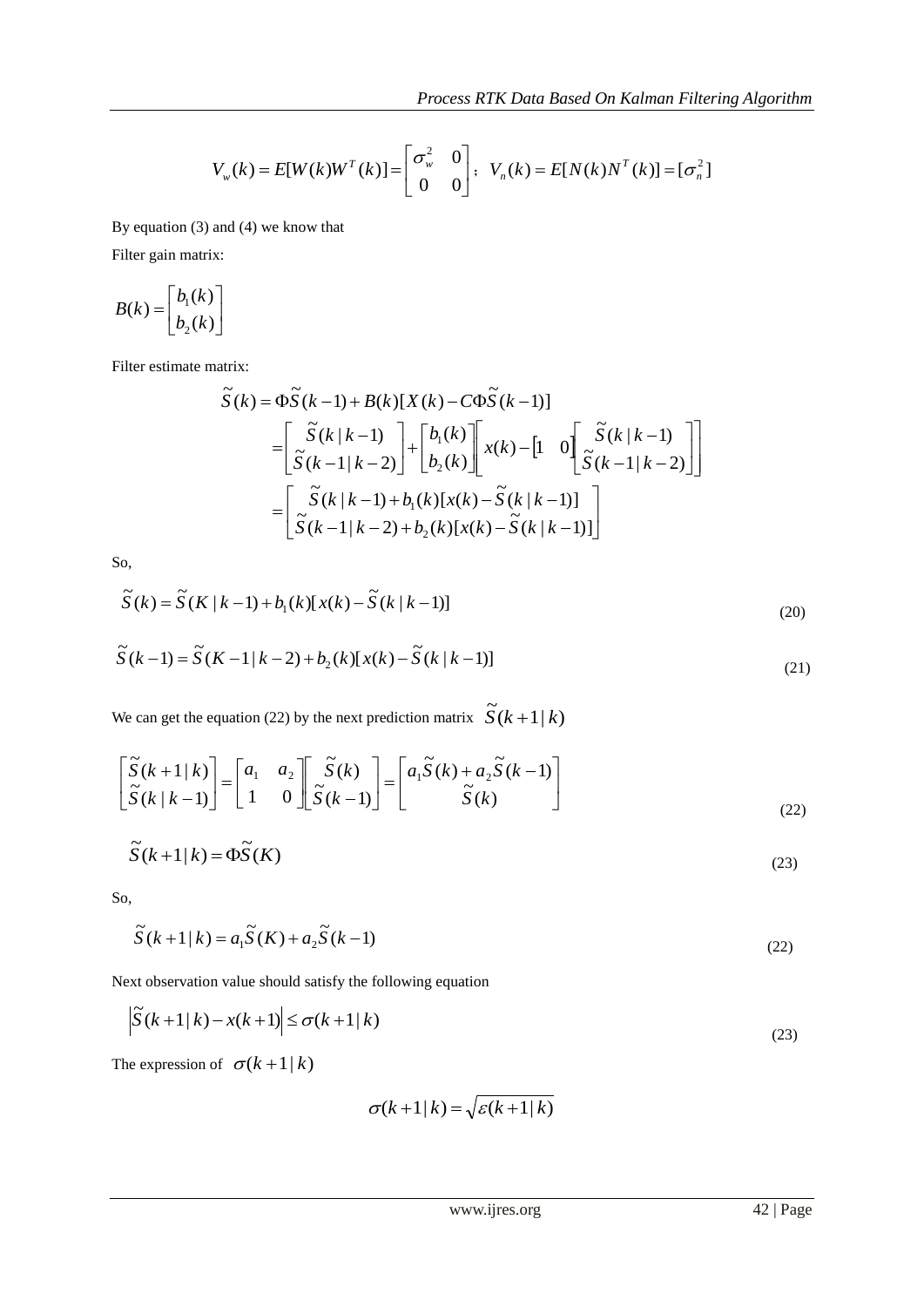## **IV. EXPERIMENT AND CONCLUSION**

We are using M300C&M300C-U receivers of Shanghai compass satellite navigation company in this experiment. These receivers are multi-satellite measurement receivers which based on Beidou satellite navigation system using RTK unique core technologies and highly reliable carrier tracking algorithm in order to provide a comparison of quality of results. The experimental data is collected on the spot in our University using single reference station network. The base station settings in the roof of our training, monitor Station fixed on a slope at the campus. Diagram of base station is given in Figure 4.1. It consist of four parts such as Receiver, Radio、Receiver antenna and Radio antenna. Monitor station consist of Receiver which include radio、Receiver antenna and radio antenna.



Figure 4.1 The composition of Base Station

Star charts and PVT views are shown in Figure 4.2. Through this diagram we can see that Satellite tracking and the number of visible satellites and so on. These information shown that the quality of GNSS signal is pretty good.



Figure 4.2 Star charts and PVT views

RTK data collected by this experiment and the enactment of this algorithm for filtering the data drawing are that shown in Figure 4.3  $\sim$  4.4 and 4.5.<sup>[6]</sup>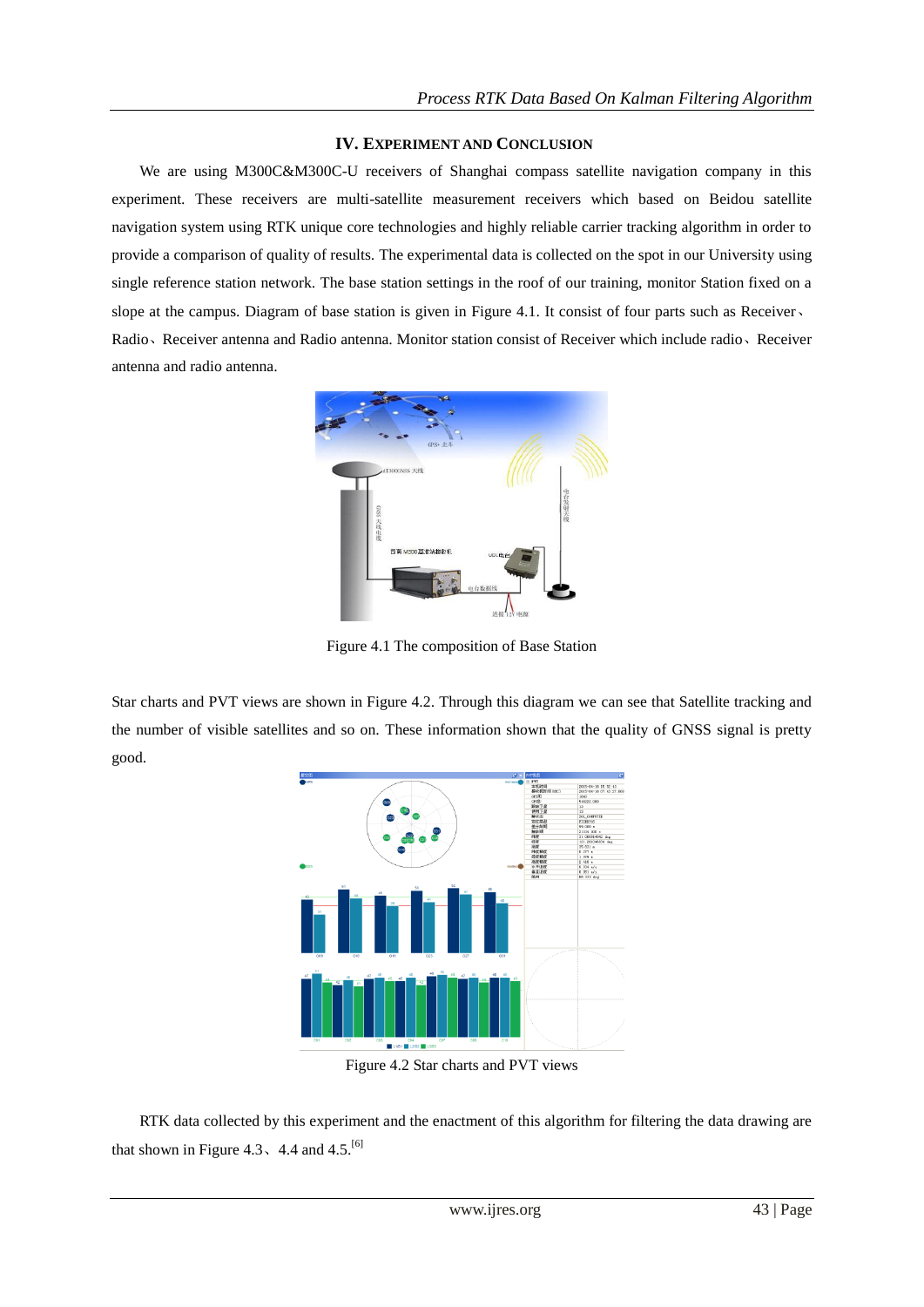

Figure 4.3 The result of processing RTK data using Kalman Filter algorithm in WGS-84 (direction X)



Figure 4.4The result of processing RTK data using Kalman Filter algorithm in WGS-84 (direction Y)



Figure 4.5 The result of processing RTK data using Kalman Filter algorithm in WGS-84 (direction Z)

The accuracy of the receiver of M300C is 2.5cm. From the above diagrams have shown that accuracy of RTK date through Kalman filtering have Significantly improved, especially in direction of x and y.